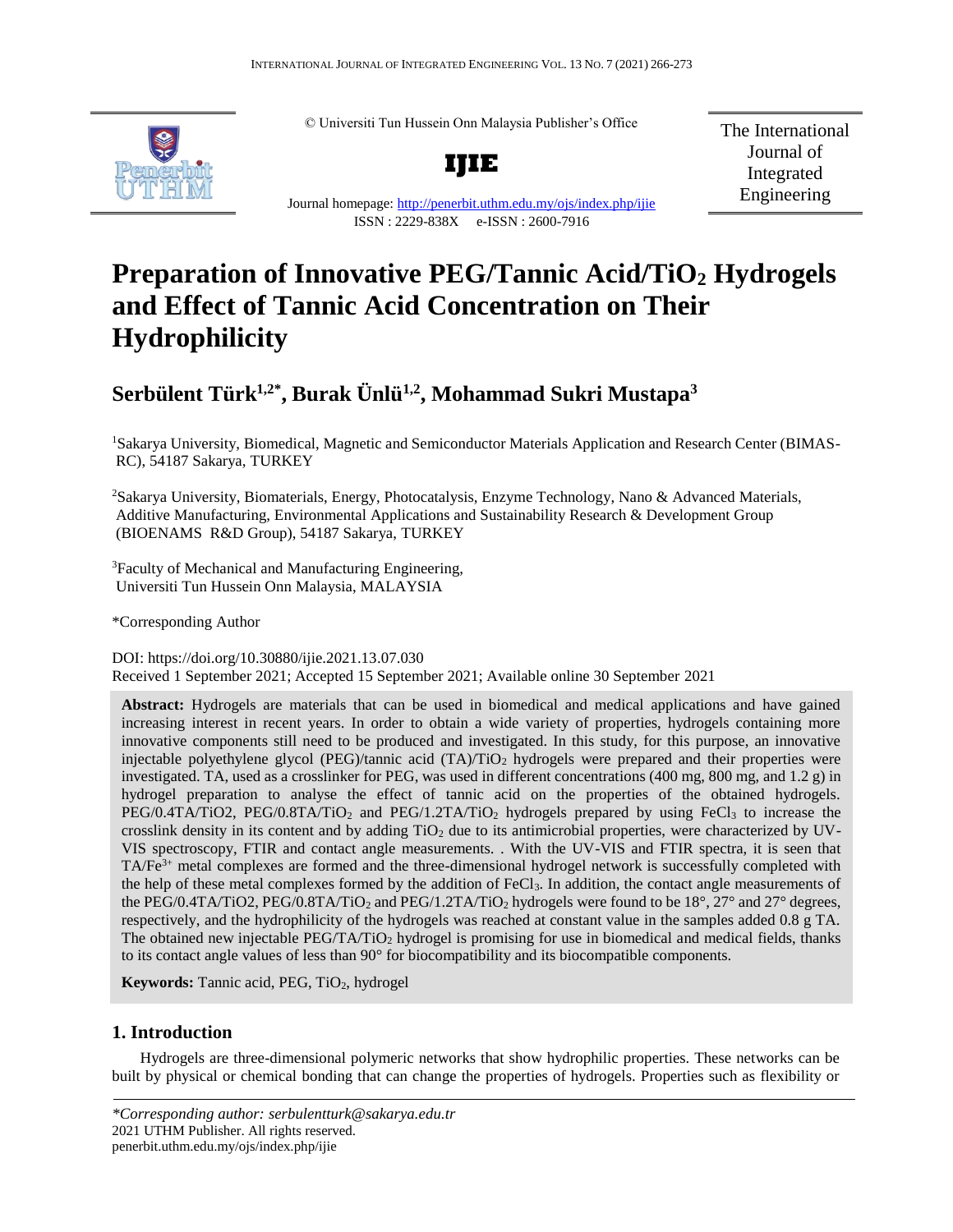mechanical strength also depend on the crosslinkers that are used for the formation of hydrogels. Hydrogels can absorb the water in the medium and swell due to their hydrophilicity. Hydrogels are also insoluble in both organic and inorganic solvents. With all these properties, hydrogels are used as biomaterials such as wound dressing [1], contact lens [2] and membrane [3] or used in biomedical applications such as sensors [4,5].

Polyethylene glycol (PEG) is widely used in biomedical applications. It is a hydrophilic polymer and soluble in water which makes it a good hydrogel candidate. PEG is also a biocompatible and flexible material and has low toxicity. In addition, PEG has low interaction with the blood components and has been already approved by Food and Drug Administration (FDA) [6]. PEG is a particularly good material for biomedical applications due to all these properties. Tannic acid (TA) is a plant polyphenol that is a mixture of gallic acid and glucose molecules. One of the important properties of tannic acid is its adhering ability on various substrates such as inorganic or organic substrates, hydrophilic or hydrophobic substrates [7]. In addition, TA has phenolic hydroxyl groups that can easily form hydrogen bonds. This hydrogen bonding ability of TA helps it to connect hydrophilic polymer chains. Therefore, phenolic hydroxyl groups of TA make it a good ligand to some metals such as  $Fe^{3+}$ ,  $Cr^{3+}$ ,  $Co^{2+}$ ,  $Zn^{2+}$ ,  $Mn^{2+}$  and  $Cu^{2+}[8-10]$ While tannins also are capable of inhibiting the growth of some life forms such as fungi, bacteria and viruses, TA has antimicrobial and antioxidant activities [11].

Titanium dioxide is a semiconductor metal oxide that has properties like biocompatibility, ability to absorb UV light  $[12]$ . Therefore,  $TiO<sub>2</sub>$  is an excellent antimicrobial agent  $[13,14]$  and has a wide area of use such as solar cells [15], cosmetics [16], wound healing [17] and food preservation [18]. Hydrogel formation with non-covalent interaction such as hydrogen bonding gives the ability of self-healing [19] and shape-memory [20] properties. Hydrogels using TA as crosslinker have structure, which have both ionic binding and complexation. While ionic binding is forming between polymer and TA via hydrogen bonding, the complexation forms between metal ions and TA that was bonded polymer. This metal ion acts as a center and binds TA more than one depending on the metal coordination number. With all these bindings a three-dimensional network emerges, and hydrogel formation occurs. While TA is an ideal binder for hydrogel formation, controlling parameters of the hydrogel formation such as concentration or pH must be adjusted carefully when using TA as a crosslinker. The change at the pH or concentration will affect the protons on the hydroxyl groups of TA, so complexation of TA with metal ions will change.

In this work, innovative PEG/TA/TiO<sub>2</sub> hydrogels were designed for biomedical applications. Although PEG/TA hydrogels have been studied before, there is no paper that uses  $TiO<sub>2</sub>$  as an additive to increase the internal crosslinking, strengthen their mechanical strength and enhance their antibacterial properties of PEG/TA hydrogels. Therefore, it was investigated that how different concentration of TA affects the property of prepared hydrogels in this paper. While TA was used as a crosslinker in hydrogels, its concentration affects the formation of the 3D network and property of hydrogel because of the high amount of hydroxyl groups over TA.

#### **2. Materials and Methods**

#### **2.1 Materials**

Polyethylene Glycol (PEG8000) and sodium hydroxide (NaOH) were purchased from Sigma Aldrich, iron (iii) chloride hexahydrate (FeCl<sub>3</sub>.6H<sub>2</sub>O) and tannic acid were purchased from Merck. All chemicals were analytical grade and used without further purification.

#### **2.2 Preparation of PEG/TA/TiO<sup>2</sup> Hydrogels**

To synthesize hydrogels, the first 4 g PEG was dissolved in 7.5 mL deionized water. While stirring, TA solution (400 mg, 800 mg, and 1.2 g in 2 mL water) was added to PEG solution. The mixture was stirred until a transparent solution was obtained. Then 0.5 mL FeCl<sub>3</sub> solution (64 mg FeCl<sub>3</sub> contained) in water was added to the mixture slowly. As a third component, TiO<sup>2</sup> nanoparticles synthesized as in our previous study [21] were added to the hydrogel composite as 0.2 g for each sample in the hydrogel solution. Finally, gelation was done by adjusting the pH to 6 by adding 3M NaOH solution. Samples were named with  $PEG/0.4TA/TiO<sub>2</sub>$ ,  $PEG/0.8TA/TiO<sub>2</sub>$  and  $PEG/1.2TA/TiO<sub>2</sub>$ according to the amount of added TA respectively.

#### **2.3 Measurement and Characterization**

Hydrogels were coated on microscope glasses with the help of syringes and solid UV measurements were performed after drying at room temperature for 2 days. The solid-state absorption spectra were recorded at room temperature using SHIMADZU UV-2600 UV-vis spectrophotometer, with BaSO<sub>4</sub> as reference. The Fourier transform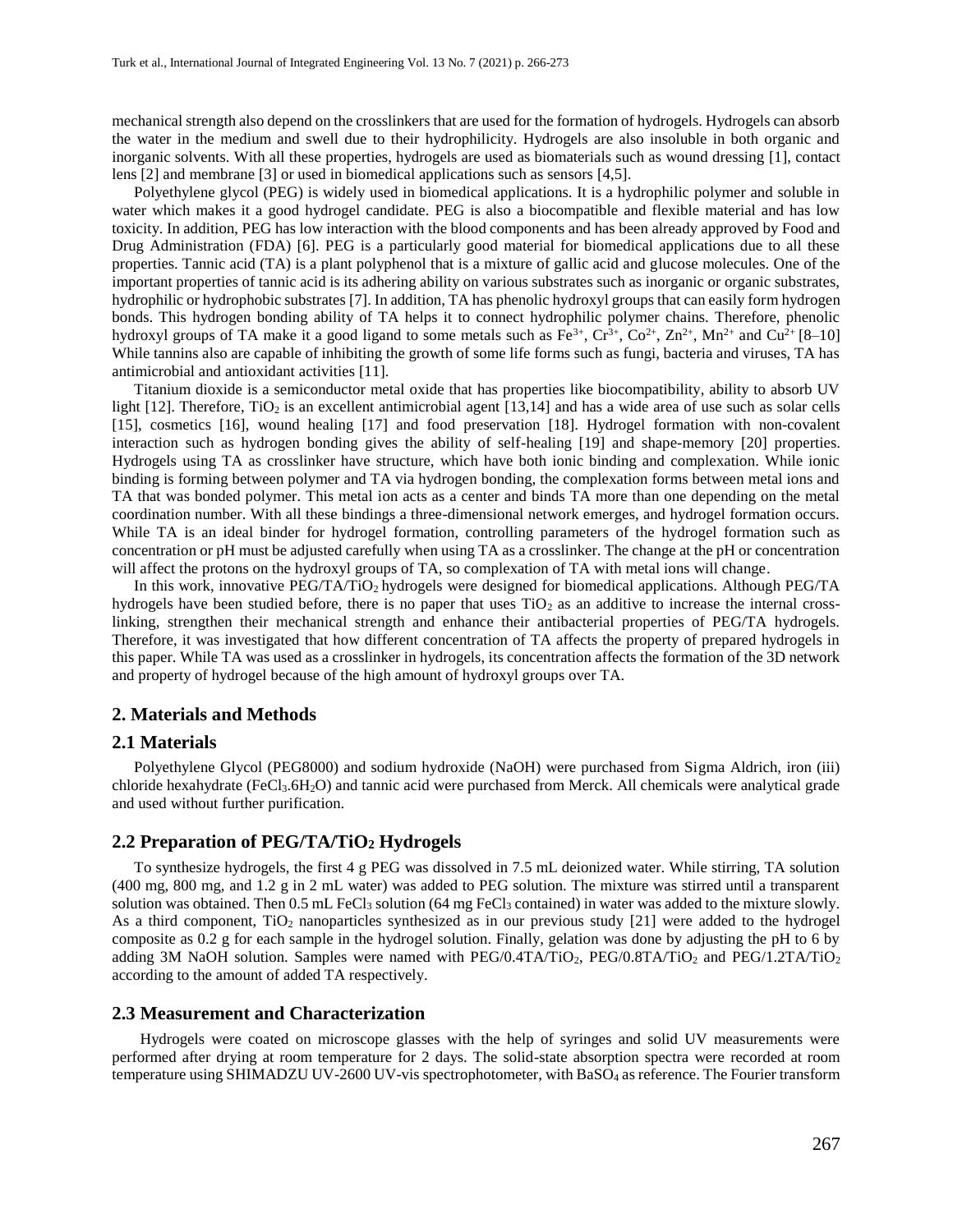infrared spectroscopy of hydrogel samples was performed with Perkin Elmer Spectrum Two FTIR spectrophotometer. Hydrophilicity and wettability and of the samples were measured by measuring the contact angle using a video-based contact angle device (Attention optical tensiometer). The drop was recorded with a camera, and the recorded image was handled with the drop snake analysis plugin of the software to get the contact angle. Images of the contact angles for each sample were obtained 5 seconds after dropping of 4  $\mu$ L drops.

#### **3. Results and Discussion**

The formation mechanism of this three component (PEG, TA and  $TiO<sub>2</sub>$ ) hydrogels is shown in Scheme 1. TA works as linkers to functionalize PEG polymer chains via H-bonds. TA binds polymers to the ternary complex with the aid of both  $TiO<sub>2</sub>$  and  $Fe<sup>3+</sup>$ , and multiplex coordination results in cross-linking of TA-linked PEG polymer chains.

Both the crosslink density and the combination of the self-forming fragments in the polymers directly contribute to the properties of the obtained materials and form the basis of gelation. At low crosslink density, the interaction of polymers is not strong enough to form gels, while high crosslink density induces strong interactions between polymers, thus resulting in precipitation. In the PEG/TA/TiO<sub>2</sub> system, the fragment density can be easily adjusted by varying the concentration of polymer and TA.



**Fig. 1 - Three-Dimensional structure of prepared PEG/TA/TiO2 hydrogels**

As can be seen in Fig. 1a, a color change occurred after the addition of three different FeCl<sub>3</sub> solutions prepared. This color change indicates that the  $Fe<sup>3+</sup>$  complex is formed. It was observed that the viscosity of the three separate hydrogel samples we obtained was high and the viscosity of the hydrogels increased after 24 hours in open containers at room temperature. As can be seen in Fig. 1b, while the left-hand sample gelled after being kept with its mouth open, it was observed that the right-hand sample with its mouth closed was more fluid. As shown in Fig. 1 c1-2, the hydrogels obtained for performing the characterizations were transferred to the microscope glasses with the help of a syringe and it was observed that they were injectable.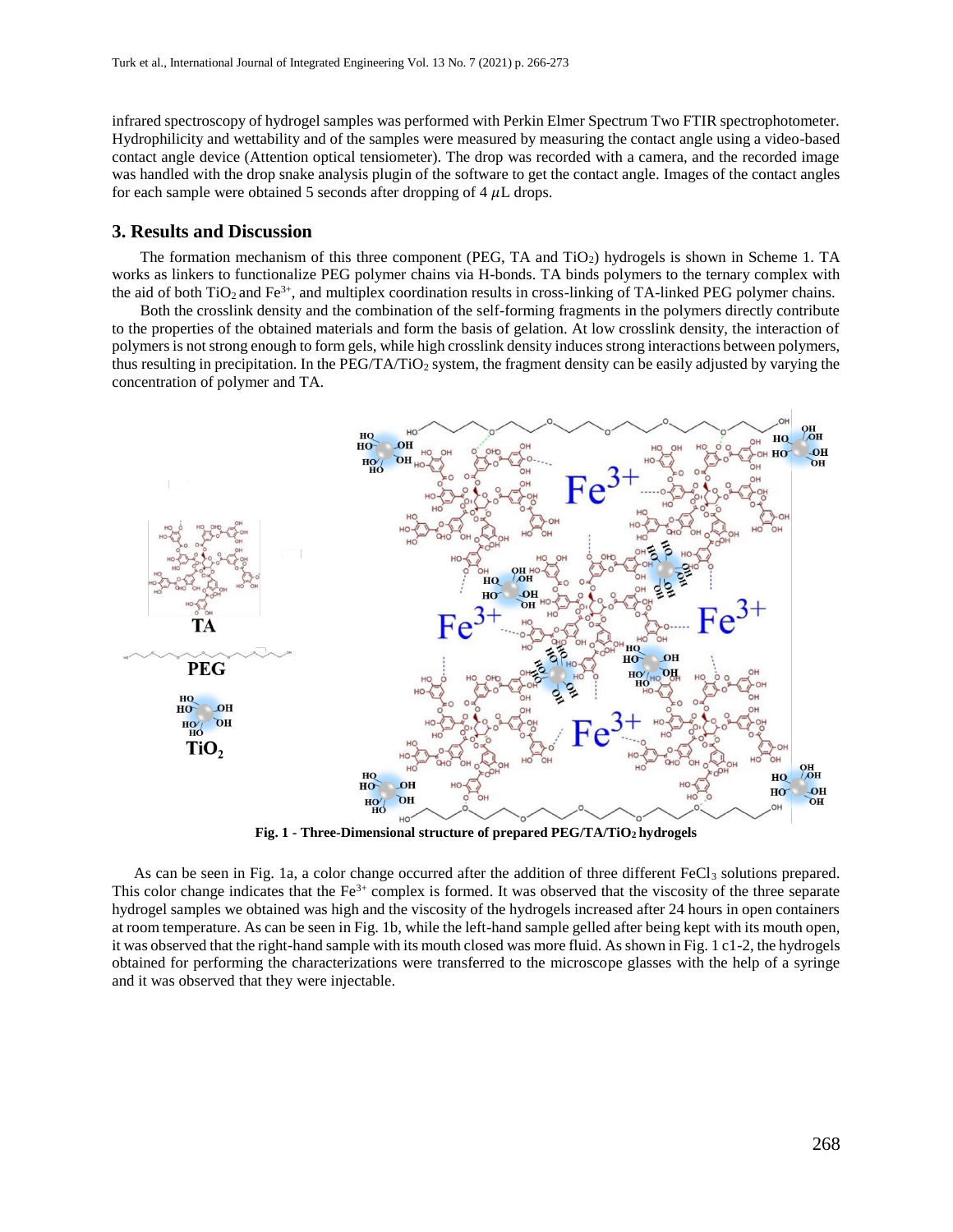

**Fig. 1 - Preparation and obtaining stages of hydrogel samples. (a) The color change observed after the addition of FeCl<sup>3</sup> to the prepared PEG/TA solutions, (b) The decrease in the fluidity of the produced hydrogels after 1 day at room temperature, (c1,c2) Transfer of the obtained injectable hydrogels to microscope glasses for characterizations with the help of a commercial syringe.**

After coating the prepared hydrogel samples, solid-state UV-VIS spectra were measured as shown in Fig. 2. Three absorption peaks (212 and 265/365 nm) were observed in the absorption spectrum of the PEG/1.2TA/TiO2 hydrogel. They correspond to three absorption peaks (212 and 265/365 nm) due to the B-band (absorption band characteristic of aromatic compounds) and K-band (characteristic absorption band in conjugated double bond) corresponding to π- $\pi^*$  transitions [22]. In the absorption spectrum of PEG/1.2TA/TiO<sub>2</sub>, the red-shifted phenomenon may be attributed to the strong conjugation and inter/intra-molecular interaction between the molecule segments of PEG and TA in hydrogels. A broad band ranging from 415–700 nm in the visible light region has been attributed to ligand-to-metal charge transfer (LMCT) transitions, d–d transitions, or ligand domain transitions. Also, the double excitations here are due to simultaneous excitations of two adjacent magnetically bound  $Fe<sup>3+</sup>$  cations [23]. Therefore, between 200-365 nm PEG/1.2TA/TiO<sub>2</sub> hydrogel absorbance is highest among all hydrogel samples. Also, PEG/0.4TA/TiO<sub>2</sub> and PEG/0.8TA/TiO<sub>2</sub> hydrogel samples have similar absorbance intensity at the same region. This can be attributed to exceeding TA amount over 800 mg, surplus amount of TA does not contribute for formation of hydrogel network.

As can be seen from Fig. 3, there is a broad peak between  $3500-3000 \text{ cm}^{-1}$  in the FTIR spectra of all hydrogel samples. These broad peaks can be attributed to physical water, which is swallowed by hydrogels due to the hydrophilic nature of samples. All characteristic peaks of tannic acid (C=O bond at 1716 cm<sup>-1</sup>, aromatic C-C bonds at 1613 cm<sup>-1</sup> and 1448 cm<sup>-1</sup>) and polyethylene glycol (C-O bond at 1280 and 1242 cm<sup>-1</sup>) can be seen in FTIR spectra. In addition, there are peaks at 527 cm<sup>-1</sup> for all hydrogel samples that expressed Fe-O bindings. These peaks correspond to the main hydrogel network connection of tannic acid between PEG molecules. Therefore, same difference intensity phenomenon can be seen in FTIR spectra as can be seen in UV-VIS spectra. While PEG/0.8TA/TiO2 have lower intensity than PEG/0.4TA/TiO<sub>2</sub>, peak intensities of PEG/1.2TA/TiO<sub>2</sub> is higher than PEG/0.8TA/TiO<sub>2</sub>. This can be due to excess amount of TA could not play role when formation of hydrogel network occurs.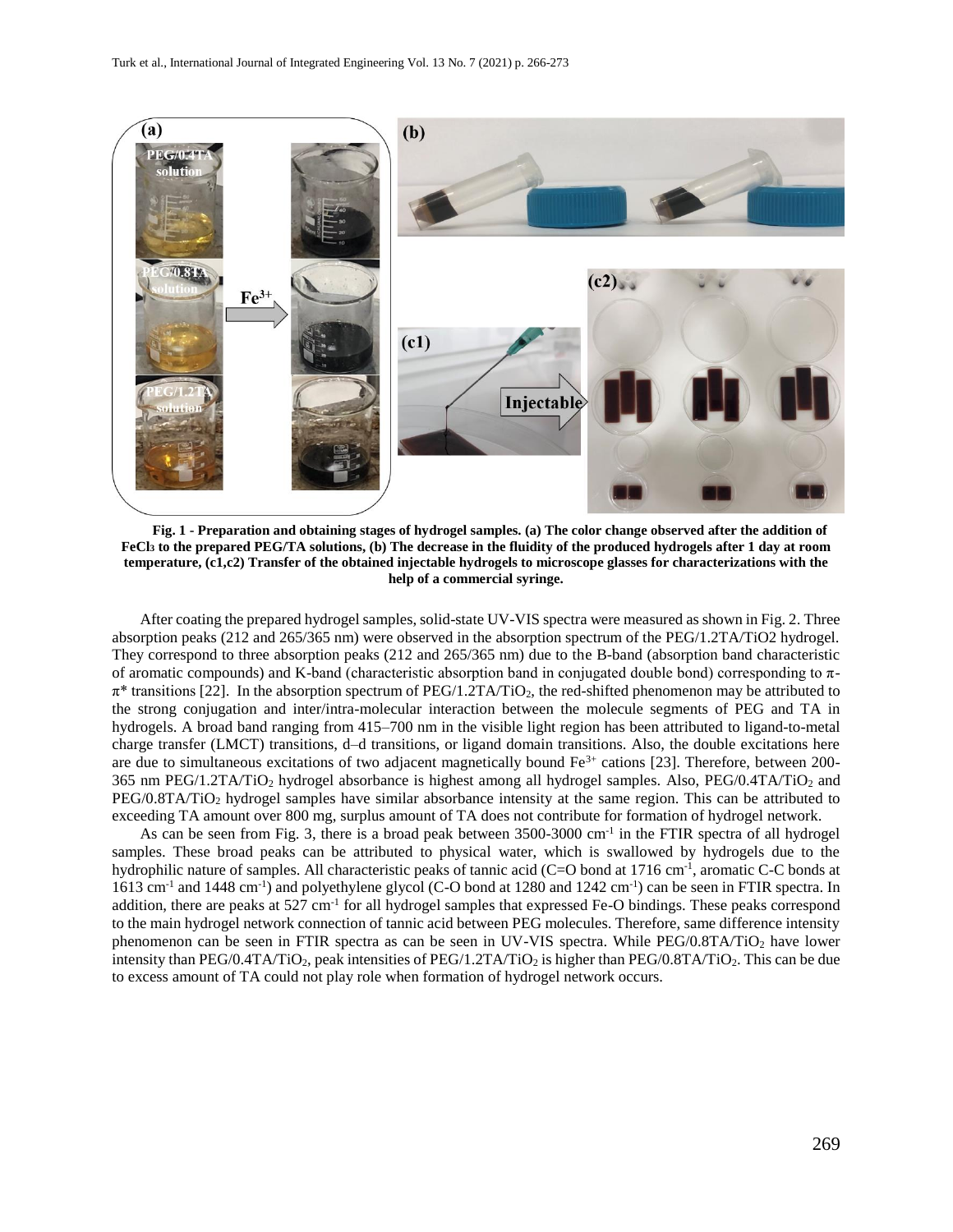

**Fig. 3 - FTIR spectra of PEG/TA/TiO<sup>2</sup> hydrogels.**

Contact angle measurements were performed using the sessile drop method for the motion of the three-phase contact line between DI water (4 ml) and hydrogel coated surfaces, which were shown in Fig. 4. The contact angles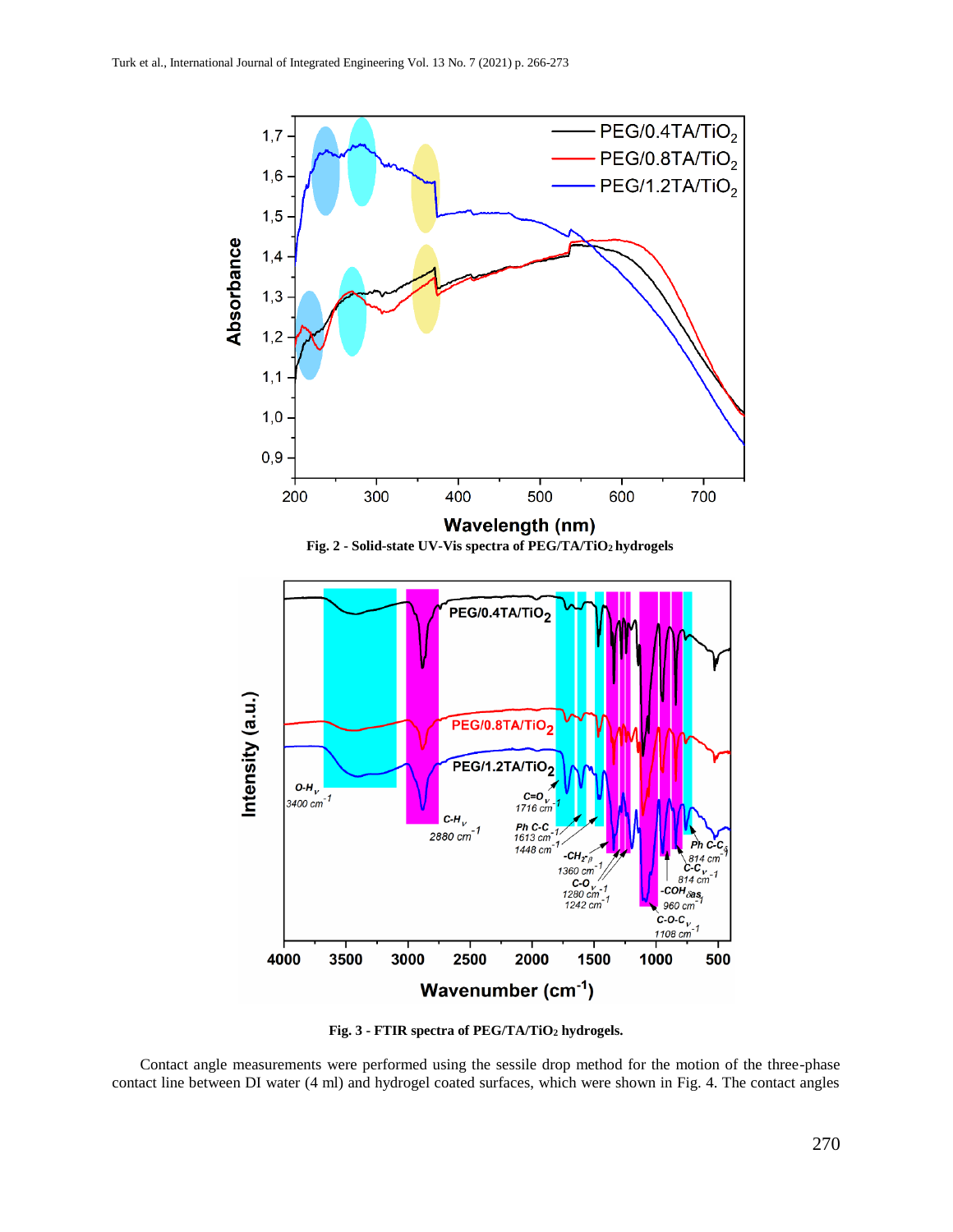of the hydrogel coated microscope glass surfaces containing tannic acid at 0.4, 0.8 and 1.2 ratios were obtained as 18°, 27° and 27°, respectively.

Since the contact angle measurements were below 90°, it was observed that the obtained hydrogel surfaces were hydrophilic. Since it is known that hydrophilic surfaces are preferred in biomedical fields, prepared hydrogels are suitable for biomedical use in this respect. In addition, it was observed that the contact angle increased with the increase of the tannic acid ratio from 0.4 to 0.8, and no significant change was observed after the tannic acid ratio increased to 1.2, and the contact angle remained constant. The increase in the contact angle from 18° to 27° is thought to be due to the formation of hydrogen bonding of TA with the -OH functional groups of PEG molecules on the hydrogel surface. Thus, it was interpreted that the functional groups containing oxygen that would interact with the water on the surface decreased.



**Fig. 4 - Contact angle measurements of PEG/TA/TiO<sup>2</sup> hydrogels obtained using software.**

It is thought that there are two factors in the contact angle remaining constant at  $27^\circ$  in the second concentration increase. As the first factor, it is thought that after the addition of TA, it causes an increase in the wetting angle on the surface as a result of the interaction of the functional groups containing oxygen in the PEG molecule with TA, while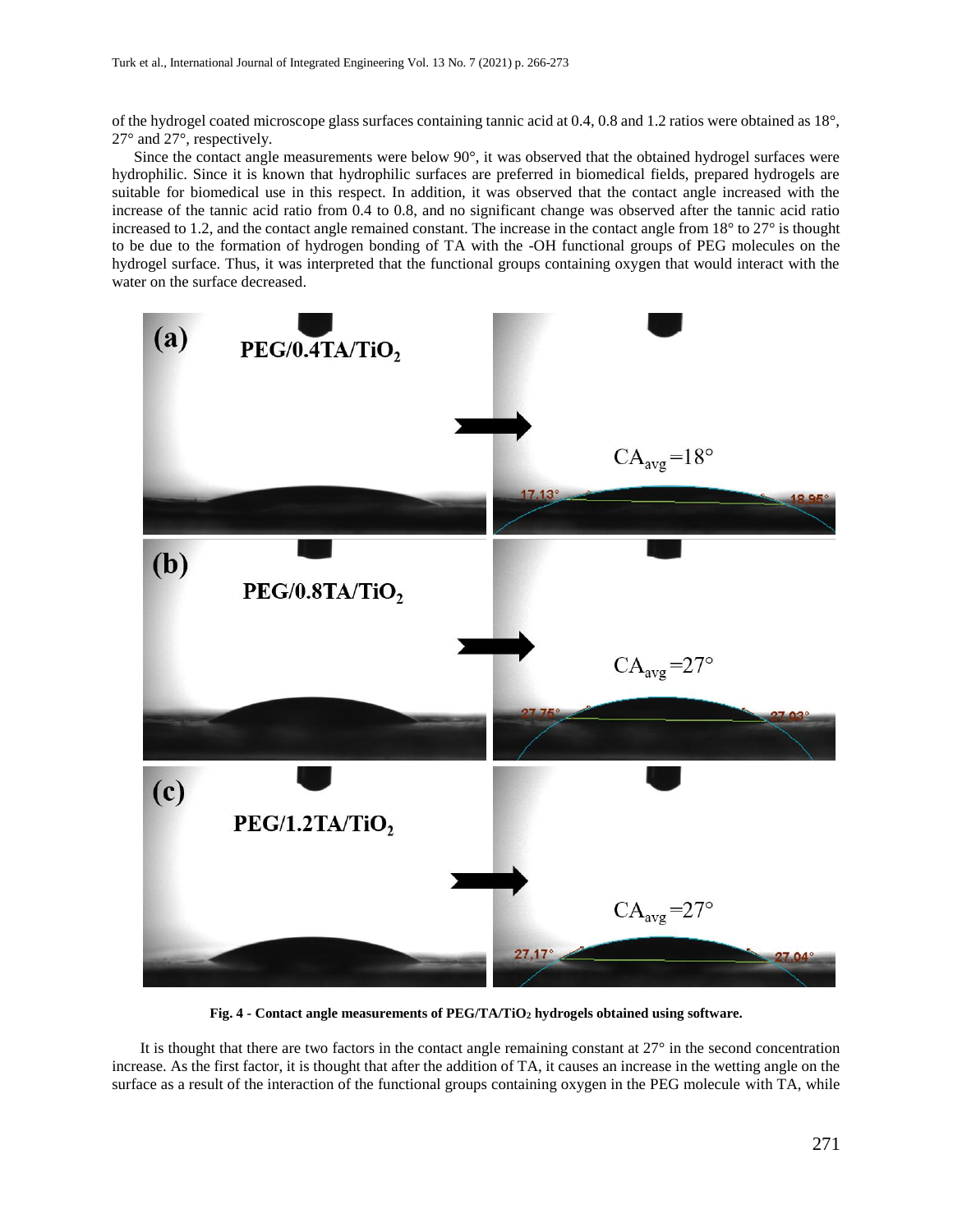as the second factor, it also causes an increase in the contact angle as a result of the placement of the oxygen-containing functional groups on the TA on the surface, It is thought that the contact angle remains constant due to these two factors.

## **4. Conclusion**

PEG/TA/TiO2 hydrogels with different TA amounts were synthesized successfully. It has seen from UV-VIS and FTIR spectra that PEG/TA/TiO<sup>2</sup> hydrogels were successfully synthesized. With the increased amount of TA, the hydrophilicity of hydrogels was decreased until the 0.8 g TA added hydrogel. For PEG/0.8TA hydrogel, hydrophilicity is reached a fixed value and even adding more TA, the hydrophilicity of hydrogel remains the same for the PEG/1.2TA/TiO<sub>2</sub> hydrogel sample. According to the characterization results, it is believed that obtained hydrogels can be used for biomedical applications. The prepared PEG/TA/TiO<sup>2</sup> hydrogels with an in-vitro gelling feature will provide a great convenience in terms of injecting them into the skin surface for wound healing since  $TiO<sub>2</sub>$  is also known to have antibacterial properties.

### **Acknowledgement**

The author would like to acknowledge the Biomedical, Magnetic and Semiconductor Materials Application and Research Center (BIMAS- RC) and Biomaterials, Energy, Photocatalysis, Enzyme Technology, Nano & Advanced Materials, Additive Manufacturing, Environmental Applications and Sustainability Research & Development Group (BIOENAMS R&D Group), Sakarya, Turkey also Faculty of Mechanical and Manufacturing Engineering, Universiti Tunn Hussein Onn Malaysia, Malaysia.

## **References**

- [1] A. Dabbaghi, A. Ramazani, N. Farshchi, A. Rezaei, A. Bodaghi, S. Rezayati, Synthesis, physical and mechanical properties of amphiphilic hydrogels based on polycaprolactone and polyethylene glycol for bioapplications: A review, J. Ind. Eng. Chem. (2021). doi:https://doi.org/10.1016/j.jiec.2021.05.051
- [2] L. Xinming, C. Yingde, A.W. Lloyd, S. V Mikhalovsky, S.R. Sandeman, C.A. Howel, L. Liewen, Polymeric hydrogels for novel contact lens-based ophthalmic drug delivery systems: A review, Contact Lens Anterior Eye. 31 (2008) 57–64. doi:https://doi.org/10.1016/j.clae.2007.09.002
- [3] U. Klueh, I. Ludzinska, C. Czajkowski, Y. Qiao, D.L. Kreutzer, Crosslinked basement membrane-based coatings enhance glucose sensor function and continuous glucose monitoring in vivo, J. Biomed. Mater. Res. Part A. 106 (2018) 7–16. doi:https://doi.org/10.1002/jbm.a.36206
- [4] R. Jin, J. Xu, L. Duan, G. Gao, Chitosan-driven skin-attachable hydrogel sensors toward human motion and physiological signal monitoring, Carbohydr. Polym. 268 (2021) 118240. doi:https://doi.org/10.1016/j.carbpol.2021.118240
- [5] M. Yang, X. Ren, T. Yang, C. Xu, Y. Ye, Z. Sun, L. Kong, B. Wang, Z. Luo, Polypyrrole/sulfonated multiwalled carbon nanotubes conductive hydrogel for electrochemical sensing of living cells, Chem. Eng. J. 418 (2021) 129483. doi:https://doi.org/10.1016/j.cej.2021.129483
- [6] L. Meabe, H. Sardon, D. Mecerreyes, Hydrolytically degradable poly(ethylene glycol) based polycarbonates by organocatalyzed condensation, Eur. Polym. J. 95 (2017) 737–745. doi:https://doi.org/10.1016/j.eurpolymj.2017.06.046
- [7] W. Yan, M. Shi, C. Dong, L. Liu, C. Gao, Applications of tannic acid in membrane technologies: A review, Adv. Colloid Interface Sci. 284 (2020) 102267. doi:https://doi.org/10.1016/j.cis.2020.102267
- [8] H. Ejima, J.J. Richardson, K. Liang, J.P. Best, M.P. van Koeverden, G.K. Such, J. Cui, F. Caruso, One-Step Assembly of Coordination Complexes for Versatile Film and Particle Engineering, Science (80-. ). 341 (2013) 154 LP – 157. doi:10.1126/science.1237265
- [9] T. Liu, M. Zhang, W. Liu, X. Zeng, X. Song, X. Yang, X. Zhang, J. Feng, Metal Ion/Tannic Acid Assembly as a Versatile Photothermal Platform in Engineering Multimodal Nanotheranostics for Advanced Applications, ACS Nano. 12 (2018) 3917–3927. doi:10.1021/acsnano.8b01456
- [10] S. Çakar, M. Özacar, Fe–tannic acid complex dye as photo sensitizer for different morphological ZnO based DSSCs, Spectrochim. Acta Part A Mol. Biomol. Spectrosc. 163 (2016) 79–88. doi:http://dx.doi.org/10.1016/j.saa.2016.03.031
- [11] F. Heidari, I. Akbarzadeh, D. Nourouzian, A. Mirzaie, H. Bakhshandeh, Optimization and characterization of tannic acid loaded niosomes for enhanced antibacterial and anti-biofilm activities, Adv. Powder Technol. 31